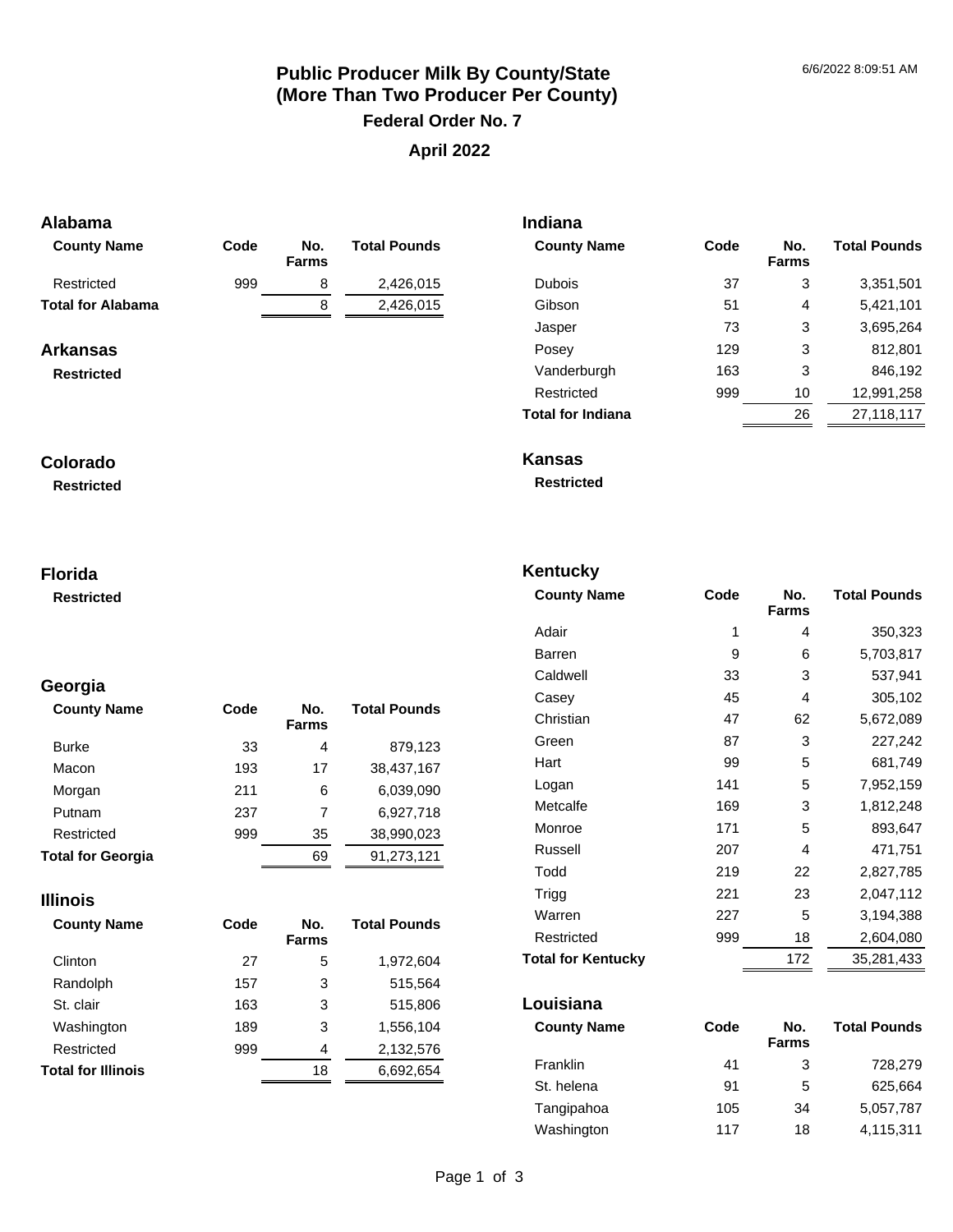**Total Pounds**

## **Public Producer Milk By County/State (More Than Two Producer Per County) Federal Order No. 7**

## **April 2022**

| Restricted                 |  |
|----------------------------|--|
| <b>Total for Louisiana</b> |  |

999 2 313,036 **Total for Louisiana** 62 10,840,077 **Oklahoma Restricted**

## **Michigan**

**Restricted**

## **South Carolina Restricted**

**Tennessee** 

#### **Mississippi**

| <b>County Name</b>           | Code | No.<br><b>Farms</b> | <b>Total Pounds</b> |
|------------------------------|------|---------------------|---------------------|
| Marion                       | 91   | 7                   | 2,093,703           |
| Pearl river                  | 109  | 4                   | 106.317             |
| Pike                         | 113  | 3                   | 380,871             |
| Walthall                     | 147  | 4                   | 1,166,172           |
| Restricted                   | 999  | 21                  | 4,124,969           |
| <b>Total for Mississippi</b> |      | 39                  | 7,872,032           |

#### **Missouri**

**Restricted**

## **Farms** Bedford 3 3 2,397,612 Henry 79 5 2,383,143 Marshall 117 6 694,907 Maury 119 4 2,076,502 Robertson 147 3 788,706 Sumner 165 3 281,378 White 185 3 1,652,548 Wilson 189 3 793,520 Restricted 999 17 2,257,809 **Total for Tennessee** 47 13,326,125

**County Name Code No.** 

## **Nebraska**

**Restricted**

## **New Mexico**

**Restricted**

### **Ohio**

**Restricted**

### **Texas**

| <b>County Name</b>     | Code | No.<br><b>Farms</b> | <b>Total Pounds</b> |
|------------------------|------|---------------------|---------------------|
| Archer                 | 9    | 4                   | 95,248              |
| Deaf smith             | 117  | 3                   | 15, 131, 278        |
| Franklin               | 159  | 5                   | 554.071             |
| Hopkins                | 223  | 9                   | 12,175,400          |
| Moore                  | 341  | 3                   | 8,893,120           |
| Parmer                 | 369  | 3                   | 2,636,750           |
| Van zandt              | 467  | 4                   | 422,177             |
| Restricted             | 999  | 16                  | 19,072,122          |
| <b>Total for Texas</b> |      | 47                  | 58,980,166          |